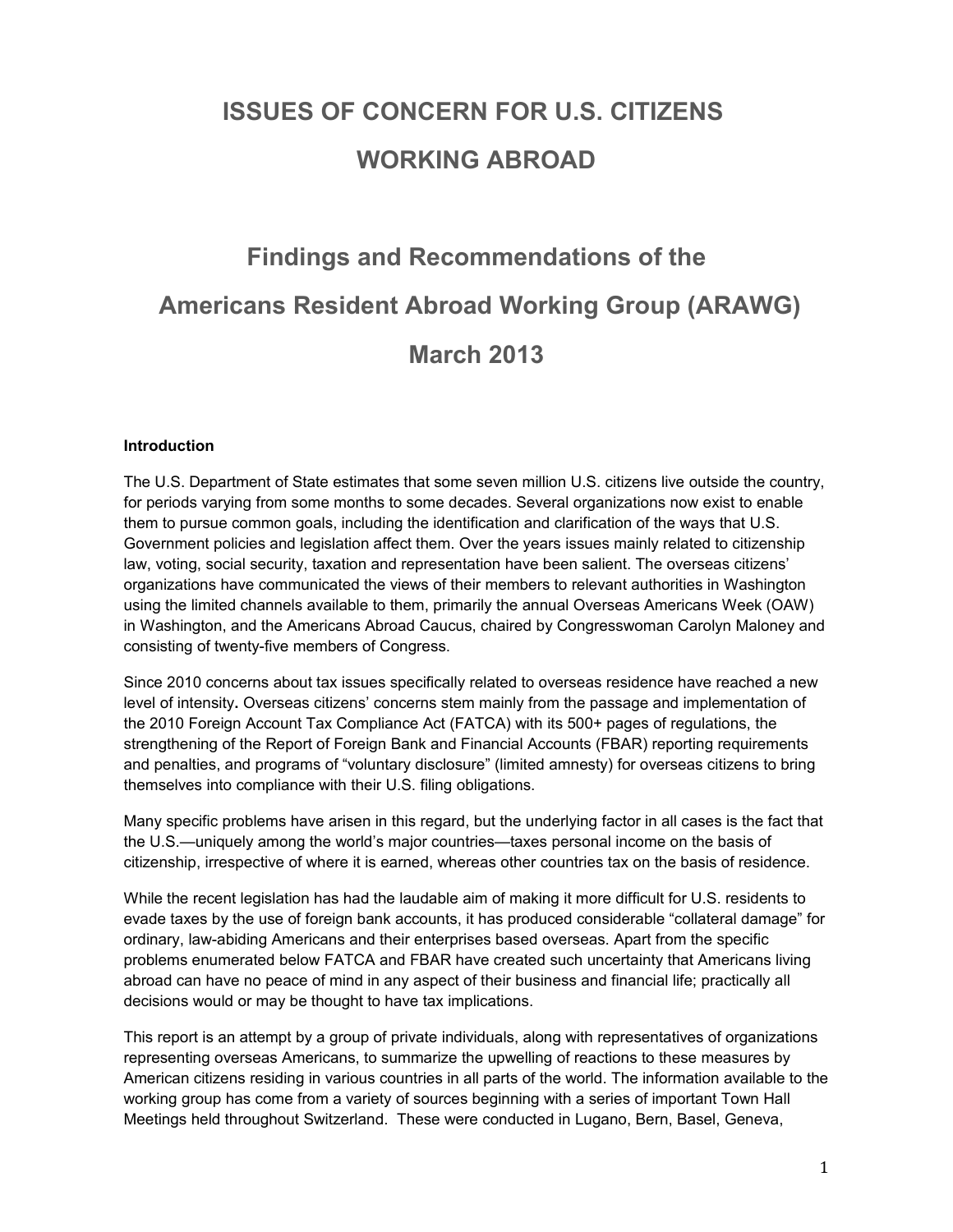Lausanne and Zurich with the participation of the U.S. State Department. Additional information on these issues came from American Citizens Abroad (ACA) and from Democrats Abroad and Republicans Abroad. Town Hall Meetings have also been held in other countries, such as Panama, Burundi and Madagascar.

In Canada, where the number of U.S. citizens in residence (including dual nationals) is counted in the hundreds of thousands, issues related to FATCA and FBAR were prominent political issues in 2011- 12. A member of the Canadian Parliament, who was Deputy Speaker of the House of Commons, expressed her concern about the effect of the U.S. measures in a series of open letters to her constituents in British Columbia. This prompted the country's minister of finance to make various public statements criticizing the unfair effects of FATCA and FBAR on dual Canadian-American citizens. Considerable press coverage and public discussion ensued.

Articles on these issues have also appeared in the Wall Street Journal, Time, the New York Times, the Atlantic, UPI, Bloomberg and Forbes. English-language publications in other countries, such as the Economist, Daily Telegraph, Financial Times, the Japan Times and the Toronto Globe and Mail, have covered the subject. Finally, individual reports and testimonials have been communicated to the members of the Working Group directly or through their organizations from respondents in various countries including, but not limited to, Germany, France, Japan, Sweden, the Bahamas, Dubai, Chile, and New Zealand.

Material from all of these sources has been used to augment the findings from the Town Hall Meetings held in Switzerland and has been utilized in this report.

# **TAX AND BANKING RELATED ISSUES**

Strong emotions have characterized most of the Town Hall Meetings and communications. Fear, anger, panic, anguish, uncertainty, outrage, betrayal are some of the words that have been used to describe individuals' feelings in the face of the U.S. Government actions discussed in this report. Some individuals are afraid to travel back to the U.S. The number of Americans considering or carrying out citizenship renunciations has been increasing rapidly. While the absolute numbers are small compared to the number of foreigners seeking U.S. green cards, it is troubling that those renouncing or considering it seem to be concentrated in significant countries (e.g. U.K., France, Germany, Sweden, Switzerland) in Western Europe and Canada, with which the U.S. has close political, economic and human/cultural links. They include many veterans and ex-Peace Corps staff. Many if not most have the experience, skills and contacts which the U.S. badly needs to compete in international markets. The feeling that "I didn't think my government was capable of treating its citizens in such a way" is widespread. As one respondent wrote, "It takes time for a typical American to understand the harshness of these initiatives (FATCA, OVDP). Most, who grew up thinking the U.S. Government is fair and decent, are at first in denial. Once they are convinced that the harshness is true, they evaluate the risk-reward of coming forward. Some are still in denial." Also widespread is the perception that the U.S. Government and the general public see the overseas American community mainly as a problem rather than an asset, which serves to advance American economic and cultural interests in an increasingly globalized world.

Here are some of the specific ways the problem has been manifest:

**Double Taxation of Income:** Although in theory the foreign earned income exclusion (FEIE) and the network of bilateral tax treaties eliminate this problem by giving credit against U.S. taxes for tax paid to the country of residence, in practice double taxation remains a problem. Not all types of foreign tax are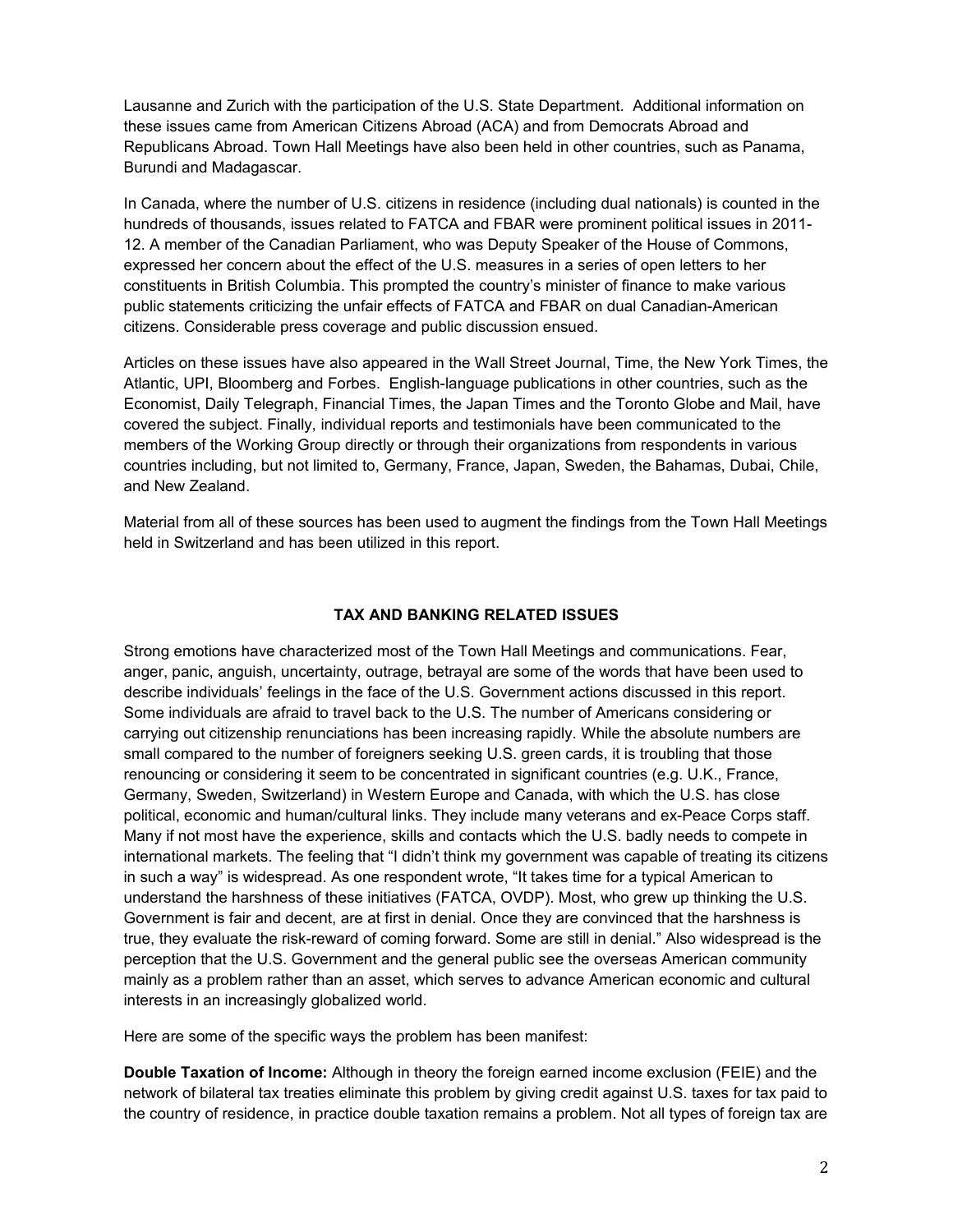offset; capitals gains are handled differently; there is ambiguity about pension contributions of foreign employers; and the FEIE is limited in amount and does not cover all types of income (for instance pension income). Moreover there are repeated Congressional initiatives to repeal the FEIE outright.

**Taxation of Capital Losses as Capital Gains:** In strong-currency countries, changing exchange rates can result in an apparent capital "gain" on the sale of a foreign asset such as a house that was purchased during an earlier year when the dollar was stronger, even though in terms of the currency of the country of residence the asset may have been sold at a loss.

**Abusive Behavior of the IRS in the Offshore Voluntary Disclosure Program (OVDP):** The IRS program designed to motivate delinquent taxpayers or foreign account holders to regularize their situation appears to have been implemented in a deceptive and unfair way. Some individuals who actually owed no to minimal tax and had made filing oversights and errors received fines (for nondisclosure) that represented a substantial part of their life savings. The program designed for criminals was applied equally to those who made errors of omission and oversight. Strong comments about this aberrant behavior were made in the report of the IRS Taxpayer Advocate issued in December 2011. See link here to this report: [http://www.irs.gov/pub/irs-utl/irs\\_tas\\_arc2011\\_exec\\_summary.pdf](http://www.irs.gov/pub/irs-utl/irs_tas_arc2011_exec_summary.pdf)

**Links between Passport Authorities and the IRS:** There is a widespread perception and some anecdotal evidence among overseas Americans that, contrary to law and declared policy, passport renewals may be made contingent on the production of documents to demonstrate that the applicant is tax-compliant. Whatever the truth of the matter, the passport renewal form now mandates that the applicant supply his Social Security Number if he has one. If this perception is well founded, given the complexity of overseas tax law and compliance, even simple errors in filing could lead an overseas American to lose her/his passport. This fear was reinforced by a bill before the Congress in 2012 that would have made such a link explicit. Some citizens are apprehensive and anxious about returning to the U.S. because of this perception.

**Use of Informants:** Questions have been repeatedly raised about the morality of the IRS offering rewards to informants to denounce their fellow citizens suspected of U.S. tax non-compliance. They asked how such a practice could be reconciled with American values of solidarity, friendship and mutual trust.

**Closing Bank Accounts and Restricting Investment Opportunities for U.S. Citizens:** Over half of participants in some of the Town Hall Meetings indicated that they were having problems with opening or keeping local bank accounts, because FATCA was making it administratively cumbersome and perhaps risky for foreign banks to have U.S. citizens as clients. Employees of some of the banks confirmed that this was their policy. In some cases the timing was such that positions had to be closed out at a considerable loss. A respondent in Germany is unable to have a brokerage account as Fidelity Germany closed his account in 2011 and "no German companies will touch me as a US citizen." Another respondent from Germany adds that Deutsche Bank AG, HSBC Holdings Ltd, Bank of Singapore Ltd and DBS Group Holdings Ltd were among the wealth management firms rejecting US citizens as clients. Similar experience from a respondent in Sweden. A Certified Financial Planner from Dubai reports that Fidelity, Ameritrade and Etrade are among the firms that will no longer open accounts for Americans overseas. Another respondent reports that Via Mat International, a major storage firm for precious metals and other valuables, has decided that it will no longer provide the service of storing bullion (in the words of its management) "at its vaults outside of the U.S. to private customers with potential U.S. tax liability." Those banks, which did accept American clients, were imposing restrictions on the kinds of investments that they could make.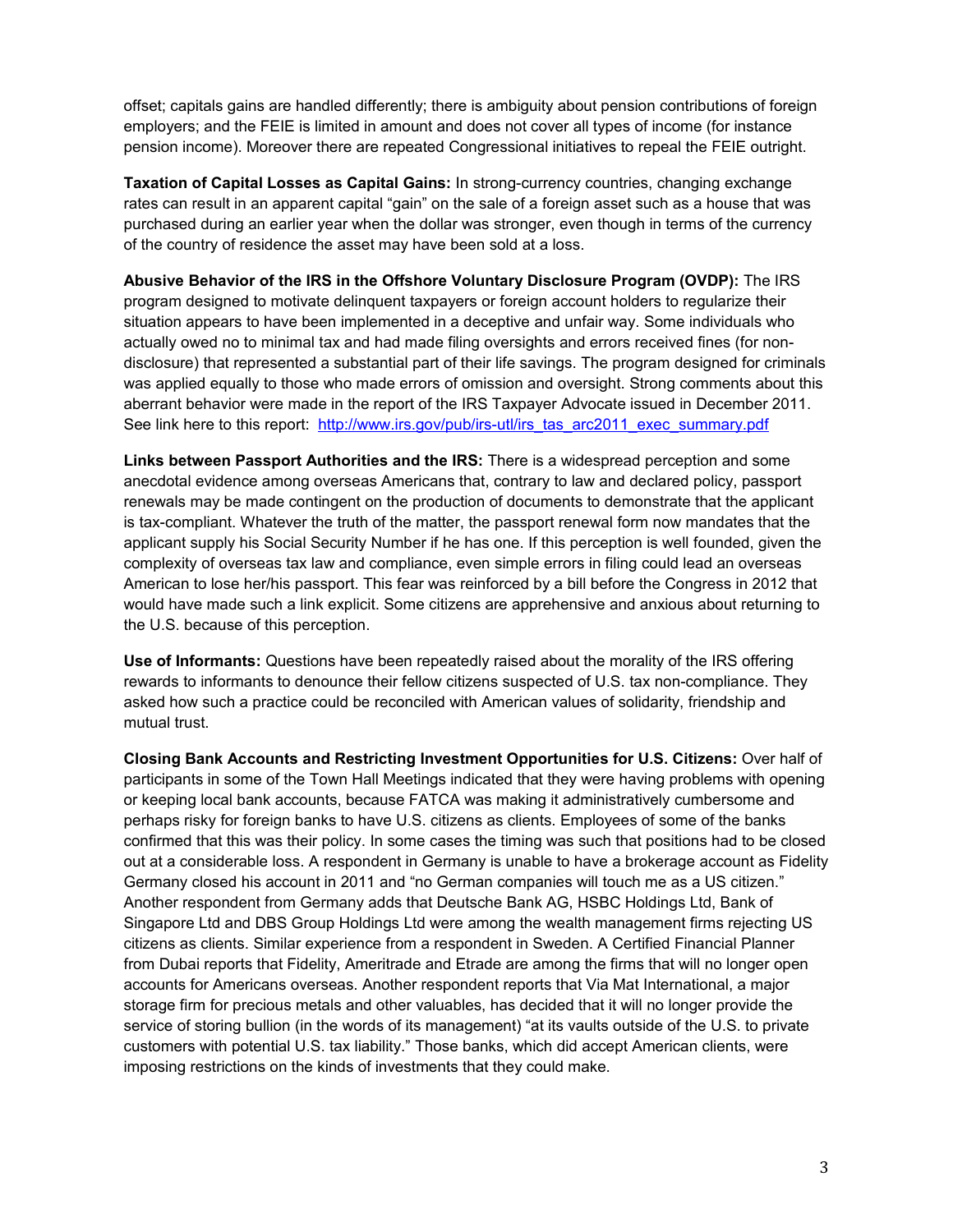Some participants in the Town Hall Meetings also reported that they had problems with their accounts in the U.S. also, as banks there were uncertain about the legal and administrative implications under the new legislation of having overseas Americans as clients. Individuals and small entrepreneurs were therefore finding it very difficult to maintain a normal economic life while living abroad. One respondent wrote: "For the last 25 years I have been busting open niche markets for American products, contributing to lowering the trade deficit, developing new markets for US producers, creating employment for my brethren back home, increasing the tax base where they live. Two months ago my bank informed me that I could no longer make wire transfers to the States. That being the case, how will I pay my suppliers? This is forcing me to shut down my 100% legal and tax compliant operation abroad, building new long term niche markets for US products, and to relocate back to the U.S."

**Disinvesting in U.S. Securities:** Various aspects of FATCA—the administrative burden of compliance, legal uncertainties and tax implications—are leading some foreign financial institutions to cease investing in U.S. securities for their own account, and to advise or even require their clients to do the same. An impassioned statement on this was made by a senior American financial executive with long experience in the sector.

**U.S. Citizens Shunned in International Business:** The FBAR process requires that information must be provided to the IRS on any foreign bank account for which a U.S. citizen has signature authority, even if s/he has no beneficial interest in the account. This problem is not limited to the forprofit sector. A respondent from Israel reports that FATCA and FBAR have "caused fear, anxiety and anger for a number of Expats in Israel. It has especially upset the volunteers at not-for-profit organizations who because they have signing authority over accounts at the not-for-profit now find themselves with hefty accounting bills in order to be in compliance. It is not unusual for officers of notfor-profits here to have upwards of a dozen accounts that require FBAR reporting."

Evidence was presented that some foreign firms are excluding U.S. citizens from consideration for senior executive posts for which they need to have signature authority. More generally, Americans are disadvantaged in competing for jobs in multinational companies if they are covered by expatriate packages because their double exposure to income tax makes them more expensive. A respondent who works for Caterpillar points out that the number of U.S. expatriates at his firm "have been significantly reduced in recent years due to increasing cost and administrative burden." He adds that "At Caterpillar, you cannot be considered a high potential employee if you are not willing to move abroad." Americans may be shunned not only in established enterprises but also in overseas joint ventures, since if their stake is higher than 10% the venture itself must be reported to the IRS under FATCA.

**Career Uncertainty:** Many Americans engaged in or contemplating international careers are presently uncertain and fearful about the implications of the recent laws, regulations and proposals on the viability of their career paths. These include but are not limited to FATCA, FBAR, and recurrent initiatives to tighten or even eliminate the FEIE. While such measures may not always be aimed specifically at overseas Americans, those who promulgate them seem indifferent at best, hostile at worst, to their impact on this group of citizens.

**Destructive Impact on Families:** A surprising and disturbing issue repeatedly raised is the impact on international couples, especially those in which the wife is American, of FBAR and FATCA, which require disclosure to the IRS of information on joint financial accounts even if only one spouse or business partner is a U.S. citizen. Several distraught American wives described the anguished dilemmas they faced in such cases. For those who were not aware of, and had not previously filed, the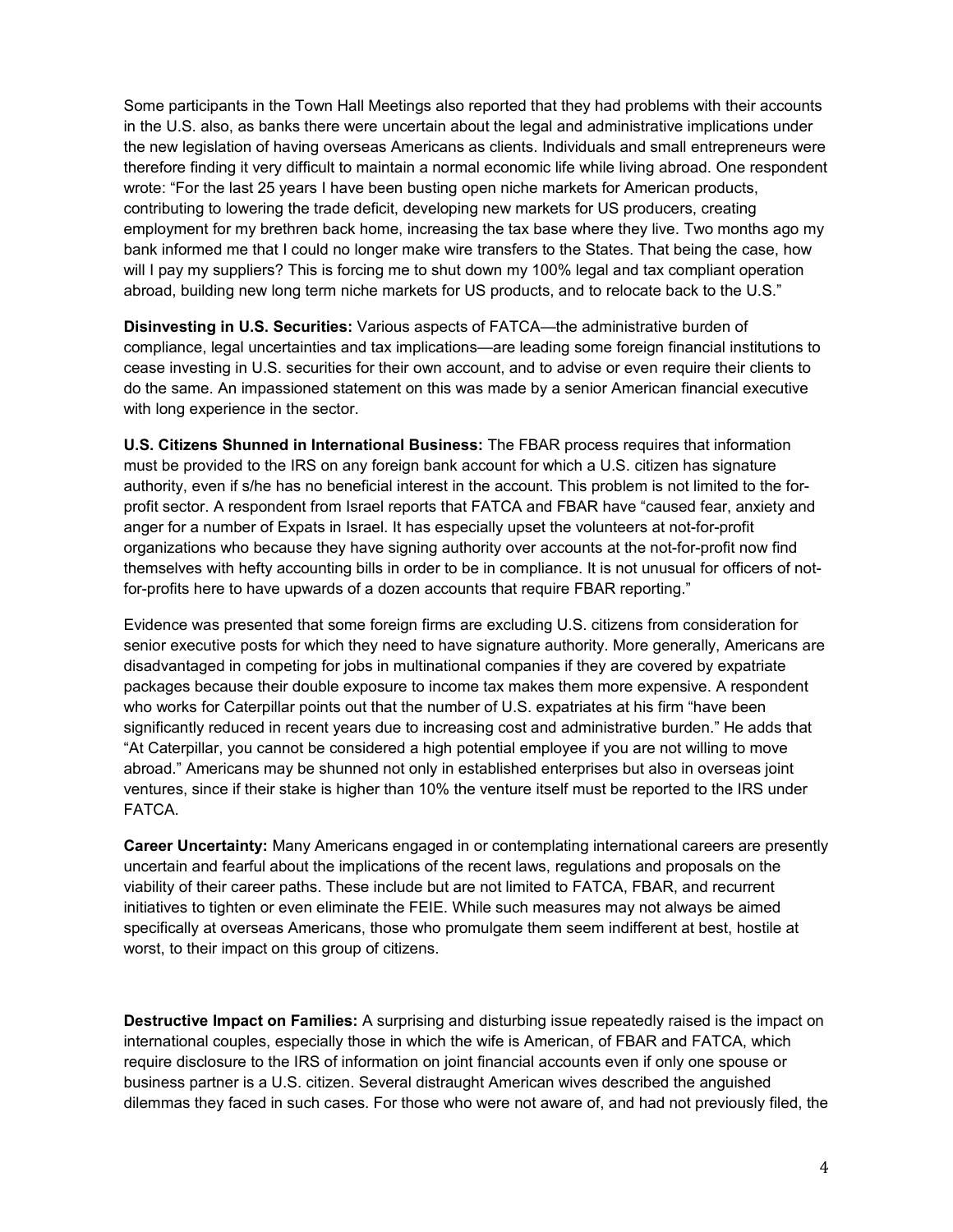necessary FBARs, they will have to declare these joint accounts with their non-American spouses and be subjected to heavy penalties, possibly on their joint life savings, something their non-U.S. husbands may be reluctant to accept. The tragic choices facing the women can boil down to divorce, renunciation of U.S. citizenship, the sale of businesses and investments they helped build, or living "on a cash basis"—which would put them and their children at risk under local law.

**"Accidental" Americans:** This term refers to those who acquired U.S. nationality by being born in the U.S. or whose parent(s) is American but who have seldom or perhaps never lived in the U.S. as adults and may not intend to do so. In view of the publicity surrounding FATCA a number of them now realize perhaps for the first time that they are legally obligated not only to file a U.S. income tax declaration, despite having effectively no ties to the U.S., but also to regularize their tax status for past years. Many mature, U.S.-born-and-bred Americans whose careers have led them to live much of their lives overseas are now in a quandary about what advice to give their "accidental American" children: renounce their citizenship, pay up, or ignore their U.S. tax obligations? Young overseas American parents are also asking whether they should exercise their option to get a U.S. passport for their minor children.

#### **REPRESENTATION, CITIENSHIP AND OTHER ISSUES**

**Representation in Washington:** In contrast to many other advanced countries, the U.S. has effectively no formal channel through which its overseas citizens have a voice in the national government, neither in the Executive Branch nor in Congress. In meeting after meeting of Americans overseas many pointed out that, "We have taxation without representation. "As a respondent from Japan put it, "We have no say in Congress making these laws that impact us." Many respondents point out that if proper channels of representation had existed, many of the problems that put them at a competitive and moral disadvantage might have been avoided.

Overseas Americans do have the right to vote in national elections in the district of their last U.S. residence; thus they are "represented" by the Congressperson for that constituency. However, since they form only a minute portion of the electorate for any one district (even though in total they outnumber the population of about two-thirds of the individual states), issues related to their overseas residence tend to get little attention from most Congresspersons. The technical systems for communicating with Congressional (and Executive Branch) offices—email and telephone templates, etc.—tend to be set up in such a way that overseas constituents effectively have no access, unless they can use the coordinates of their former residence. Embassies around the world do not have it in their remit to give support to U.S. citizens in "their" countries, except for consular services.

**Citizenship for Children Born Abroad to, or Adopted by, a U.S. Citizen Parent:** Some respondents mentioned the difficulties they faced because current U.S. laws on the transmission of U.S. citizenship at birth to a child born abroad are different depending on marital status, the nationality of the other parent, and the amount of time that a parent has previously lived in the U.S. prior to the birth of the child abroad. The requirements also differ depending on whether one is married or not, and if unmarried they are different depending on whether the U.S. parent is male or female. The core question was why such discrimination continues today? Why cannot all children born to or adopted by a U.S. citizen parent enjoy the same automatic opportunity to acquire U.S. citizenship at birth or adoption as a "natural born" child, no matter where the birth takes place?

**Medicare for Overseas Retirees:** Today overseas Americans who want to have Medicare Part B coverage when they return to the U.S., either on a visit or permanently, have to start paying for this extra coverage **before** returning, even though it is not available for use abroad. If they delay enrolling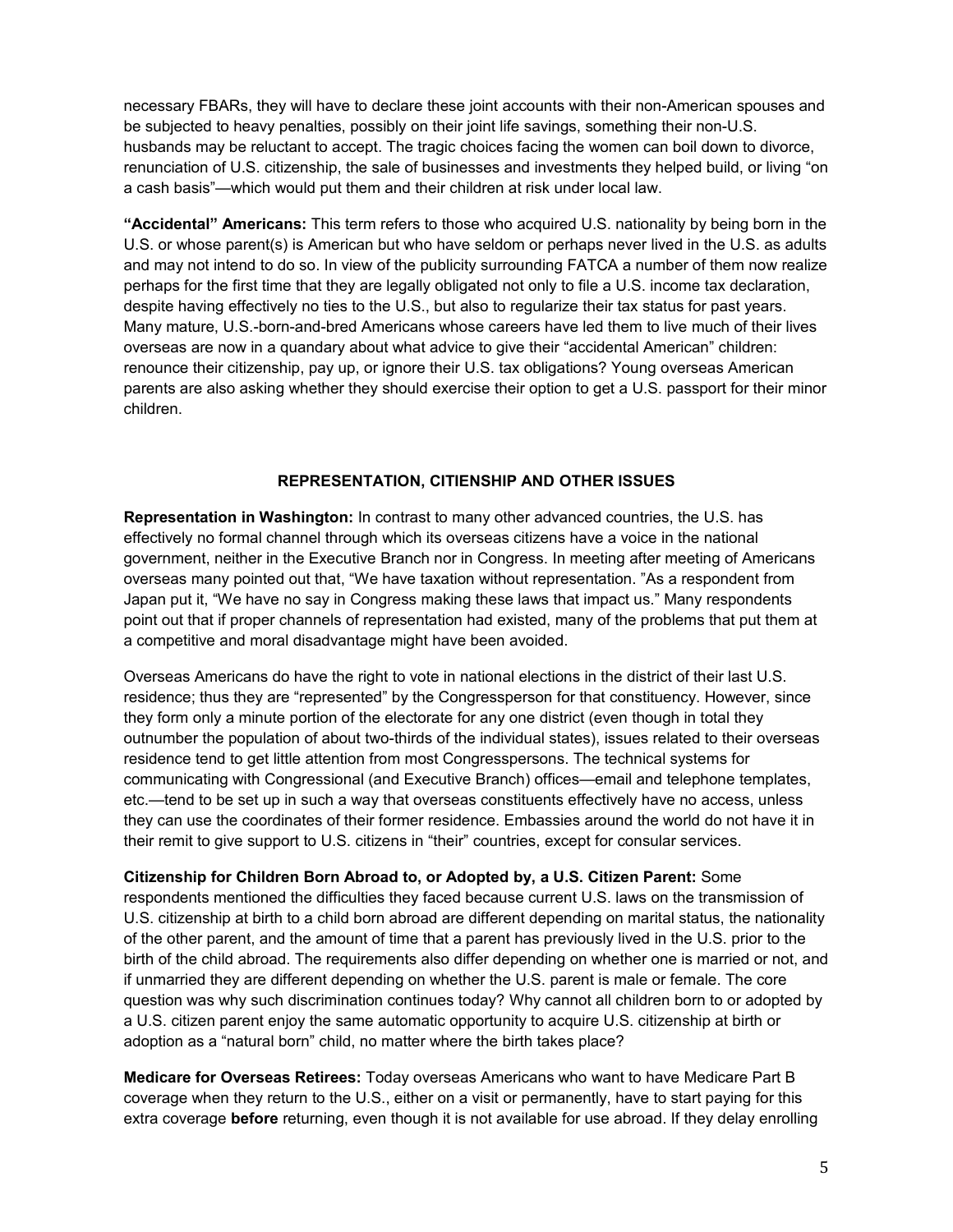(which can only be done during the first three months of each year) there is a penalty that depends on the number of years of delay before the payment begins. Many respondents wondered why a system such as the US Military "Tri-Care" for medical delivery could not be extended for those retirees who relocate overseas giving them access to their Medicare benefits without having to travel or visit the United States for these services.

**Reduced Social Security Benefits for some Overseas American Retirees:** Overseas Americans who have worked in a foreign country and contributed to a foreign social security program can lose some of their American social security benefits when they retire, even if they have made all of the requisite contributions to the U.S. social security program. This reduction takes place under the "Windfall Elimination Provision" (WEP). Respondents commenting on this issue felt strongly that the name was inappropriate and the effect was unfair.

# **OUR RECOMMENDATIONS**

The following recommendations of our Working Group, based upon the testimonials and creative ideas submitted to us by the various types of respondent from all parts of the world, are animated by three main principles: (1) overseas Americans are very positive assets of the United States and should be recognized and treated as such; (2) they should not face discrimination relative to other Americans; and (3) they and their employers should not be put at a competitive disadvantage in international markets.

**Establish Direct Representation for Overseas Americans in the U.S. Congress:** There are currently nonvoting members of Congress from the sparsely populated territories Puerto Rico, the District of Columbia, Guam, American Samoa, and the Virgin Islands. The seven million overseas Americans should have at least one voting member. Institutional arrangements used by other countries to provide their overseas citizens with a voice in government should be studied and emulated as appropriate. Pending such action Congressional offices should adapt their email and telephone systems so as to enable qualified overseas constituents to communicate with them without difficulty. The method used by Congresswoman Carolyn Maloney may serve as a model.

**Create the Post of Ombudsman for Overseas Americans:** Established as an independent and adequately staffed agency, the Ombudsman should be charged with investigating and addressing issues, complaints and recommendations made by U.S. citizens living abroad, and transmitting reports on these activities to the Congress and Executive Branch.

**Enact House Resolution 597, introduced into the current session of Congress, the Commission on Americans Living Abroad Act:** This would require that the Congress systematically study the impact of government policies on the nearly seven million American citizens living abroad. See more here[:http://www.govtrack.us/congress/bills/113/hr597/text](http://www.govtrack.us/congress/bills/113/hr597/text)

**Give Overseas Americans a Role in U.S. Public Diplomacy:** At least one overseas American should be added to the membership of the U.S. Advisory Commission on Public Diplomacy, which works for the Department of State. The Commission should also assist in the study called for by House Resolution 597, or conduct the study itself if that resolution is not enacted.

**Encourage Regular Contacts with Overseas Americans:** Members of the Executive Branch, Members of Congress, and relevant U.S. Government staff members should systematically endeavor to include discussions with overseas Americans in their agendas while traveling abroad, whenever possible.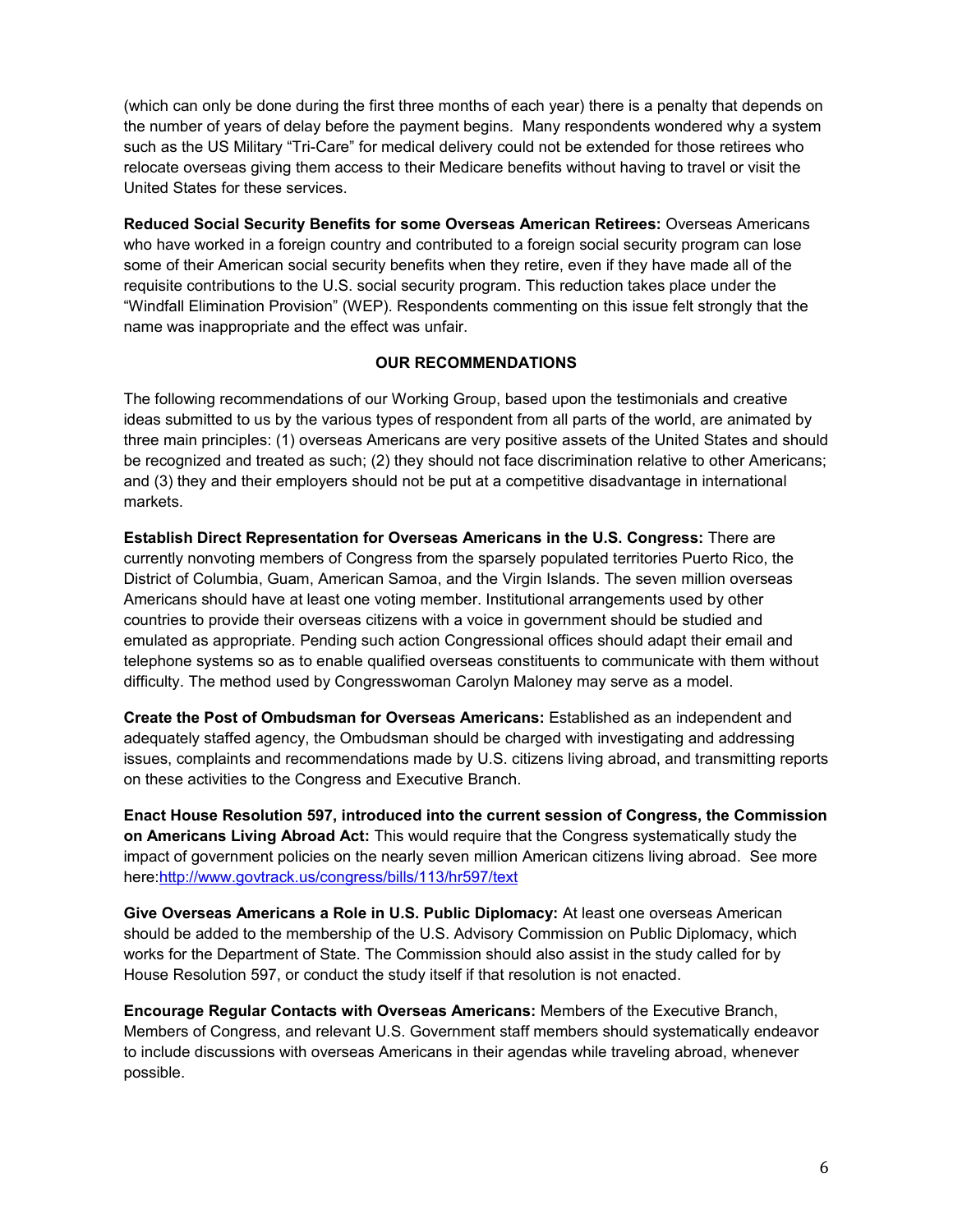**Move from a Citizenship-Based to a Residence-Based Income Tax System (RBT):** This change would bring the U.S. federal income tax system into conformity with the practice of all other major countries. It would be the key initial contribution to leveling the playing field for American individuals and firms trying to compete internationally for jobs and markets. Overseas Americans could then conduct their business and banking activities in a normal way. The efforts to try to catch tax evaders need not be affected. A proposal to this effect was made to the relevant committees of the Congress in February 2013. The text (*RBT: Residence-based Taxation: A Necessary and Urgent Tax Reform)* can be found at:<http://americansabroad.org/files/6513/6370/3681/finalsubrbtmarch2013.pdf>The proposal estimates that tax receipts would increase by \$30 billion over ten years if RBT were adopted. It should be looked at favorably and be scored by the Joint Committee on Taxation.

**Make FATCA less Toxic and Create an Advisory Council comprised of the representatives of overseas organizations and IRA/Treasury:**If residence-based taxation were to be applied there would be no need for FATCA, which could be repealed. Most of our respondents felt that that would be the best solution. If, however, it remains in force it should be adapted in such a way as to reduce the negative effects. The creation of Advisory Council where overseas organizations and the IRS and Treasury could meet to review and discuss issues would help mitigate problems. Many of these proposals were voiced to IRS/Treasury in meetings recently held in November, 2012, with emphasis on the creation of an Advisory Council where overseas organizations along with representatives of IRS and Treasury could work on issues and concerns with regard to regulations. See letter: <http://americansabroad.org/files/7613/5584/7772/IRS-Treasury-follow-up.pdf>

**Supervision of future "Voluntary Disclosure" Programs:** Repetitions of the Voluntary Disclosure program should be scrutinized by the Treasury Department and relevant Congressional bodies to ensure that the gross inequities that characterized previous rounds, and that were examined in 2011 by the IRS Taxpayer Advocate Office, are not repeated. An appeals process should be used to provide recourse to those who feel they have been victimized.

**Eliminate the Windfall Elimination Provision (WEP) of the Social Security Act.** WEP unfairly penalizes those who are recipients of legitimate foreign pensions by reducing their Social Security benefits. Americans who have paid into both a foreign and Americans Social Security system should have full access to their contributions. For more on this subject please see: <http://americansabroad.org/issues/social-security/social-security-and-the-overseas-american/>

**Guarantee Automatic Citizenship at Birth or Adoption for all Children Born or Adopted Abroad by a U.S. Parent:** Legislation to this effect has been introduced in earlier sessions of Congress. All Americans should enjoy the same right to transmit U.S. citizenship to all of their children at birth, including all children born to or adopted by a U.S. citizen abroad.

**Change the Payment Provisions for Medicare Part B for Overseas Retirees and consider extension of Tri-Care:** This could be done in line with a proposal already introduced in the Congress that would allow overseas Americans to register and start paying these premiums upon their permanent return to the U.S. without being penalized for late registration. Consider the extension of Tri-Care model for medical services for Americans retiring overseas. See: <http://americansabroad.org/files/6713/3589/8138/medicare.pdf>

# **A FINAL WORD**

In all the communications we have had with respondents it has been striking how they see themselves as loyal and proud Americans and how troubled they are about the dilemmas posed for them by some